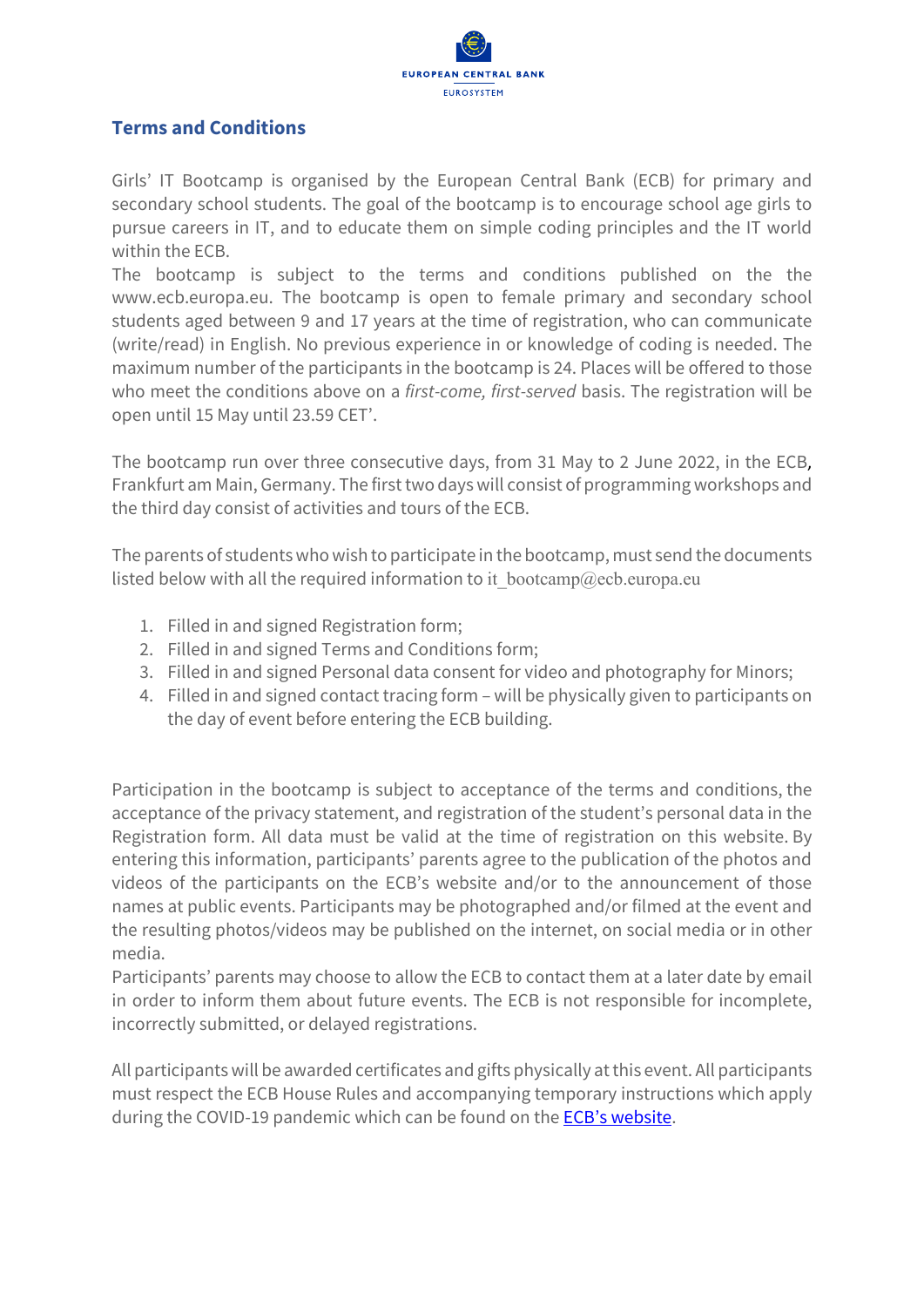

The ECB reserves the right to postpone, interrupt or cancel the bootcamp partially or entirely. In this case, the ECB will not be held liable for any loss or damage that may arise from the postponement, interruption, or cancellation.

# **Privacy Statement**

## **Data protection legal framework applicable to the European Central Bank (ECB)**

All personal data provided by participants and their parents will be processed in accordance with EU data protection laws, in particular Regulation (EU) 2018/1725 of the European Parliament and of the Council of 23 October 2018 on the protection of natural persons with regard to the processing of personal data and on the free movement of such data and subsequent legislation implementing these legal instruments.

## **What personal data are we processing?**

The ECB processes the information that participants and their parents provide in the registration form at the time of registration such as name, surname, school name, address of the school, contact number and e-mail address, age, etc..

The ECB also processes photos and videos of the participants taken during the bootcamp.

## **Who is responsible for the processing of personal data?**

The ECB is the data controller and is responsible for processing the personal data provided.

#### **Who will receive the personal data?**

Personal data will be received by ECB. Only the first name of the participants will be given to external programming instructors during the programming workshops, for the purpose of conducting the workshops.

Personal data collected by the registration form will also be transferred to the ECB. Any further processing of the personal data by the E CB is subject to the guarantees provided in the General Data Protection Regulation (GDPR).

Photos and short video recordings of the participants taken during the bootcamp may be published by the ECB on the ECB website, and/or by other EU institutions, and/or by the ECB's partners, as well as on social media channels such as Facebook, Twitter, Instagram and LinkedIn.

## **Why are we processing your personal data and what is the legal basis for the processing?**

All the participants' data will be added to a excel sheet stored in the ECB's document management system. All personal data are collected and processed for the purposes of managing the bootcamp, accessing event-related information, ranking the participants, awarding the certificates, and contacting the participants' parents with relevant information.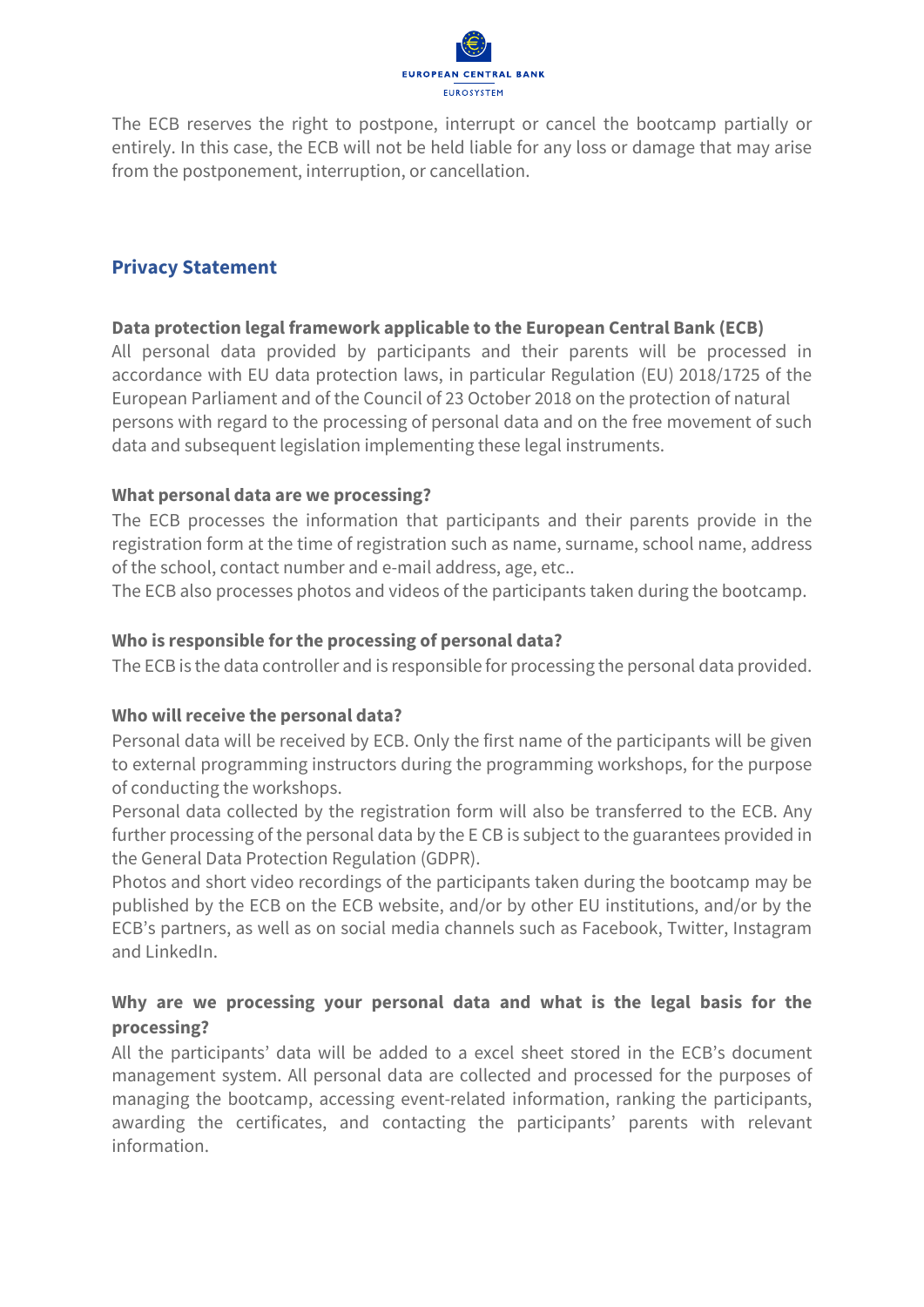

## **For how long do we keep personal data?**

Personal data (such as name, surname, school name, address of the school, email address, mobile number) provided in the registration form will be kept by ECB for 10 years, counting from the day on which the personal data were given.

As a rule, the ECB will keep photos and videos (including portraits) taken during the event for 5 years, counting from the day on which the personal data were obtained. However, such data may also be stored by the ECB for longer periods for archiving purposes.

Personal data which is posted social media will be kept for as long as the social media channels indicate in their privacy statements.

## **Participants' rights**

Participants have the right to access and rectify their personal data, to restrict the processing of the data and, under certain conditions, to ask for data to be deleted. Depending on the specifics of the data processing operation, participants may also have the right to data portability and to object to their data being processed.

Participants may exercise their rights or ask for clarification regarding the rules relating to personal data by contacting ECB Data Protection Officer [\(dpo@ecb.europa.eu\)](mailto:dpo@ecb.europa.eu). Participants have the right of recourse to the European Data Protection Authority (CNPD), as supervisory authority, regarding the processing of your personal data.

#### **Use of cookies**

Cookies are small bits of data sent by a website server to the browser of your computer and then stored on your hard drive. The browser informs the server when you next visit that particular website. Cookies help us to store user preferences and track usage trends on an aggregate basis. Servers automatically record information that your browser sends whenever you visit a website. These server logs may include information such as the date and time of your visit, your internet protocol address, browser type, browser language, browser screen size, and one or more cookies that identify your browser. The information the ECB collects from this website (including via Google Analytics) is used only to compile statistics, on an aggregate basis, on the usage of this website.

☐ **By ticking this box parents/legal guardians give their consent for their and their children's personal data to be processed, for their children to be in the ECB for three days without their presence, and for photos and videos from the bootcamp to be published.**